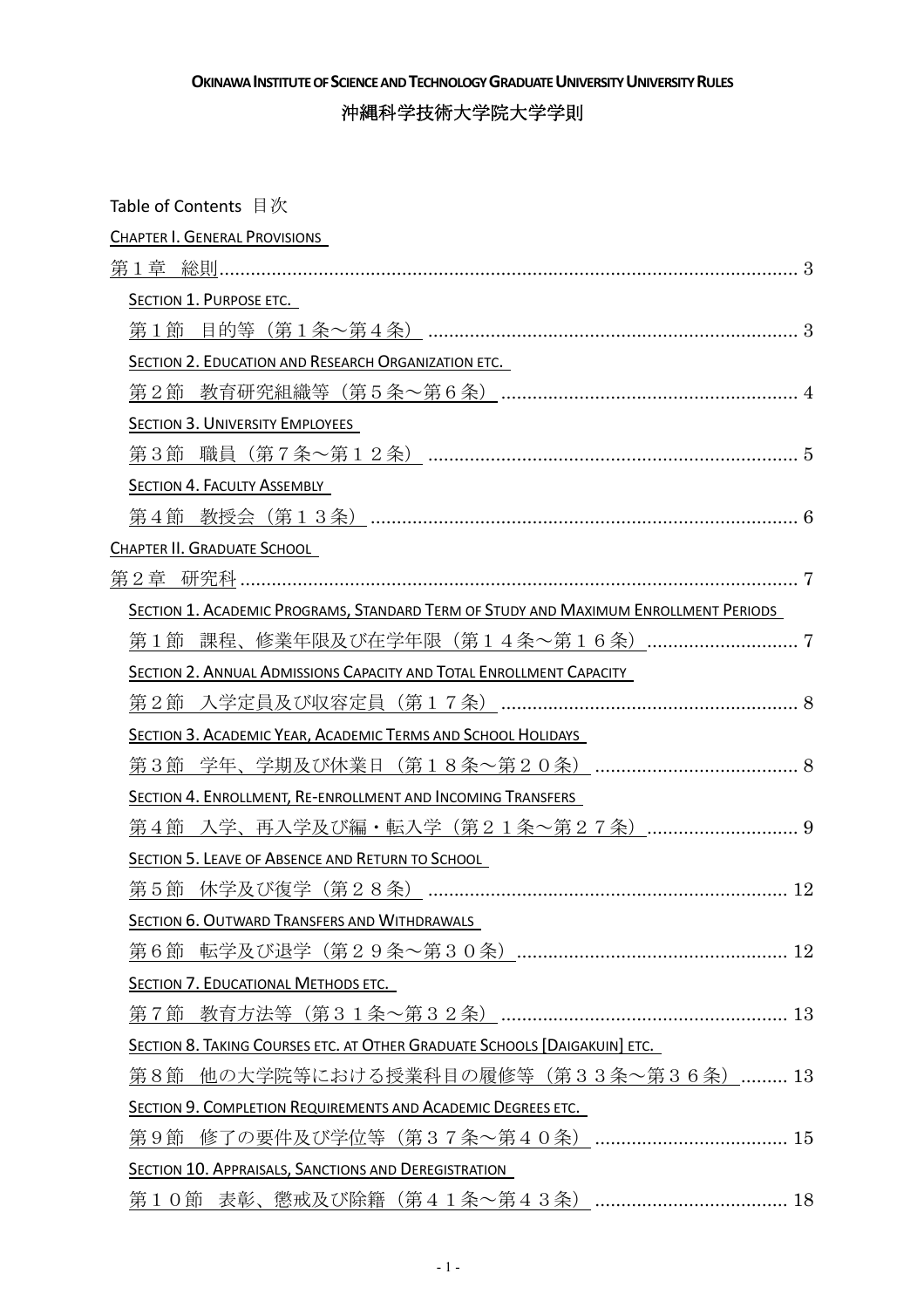| SECTION 11. APPLICATION FEES, ADMISSIONS FEES, AND TUITION FEES          |  |
|--------------------------------------------------------------------------|--|
| 第11節 検定料、入学料及び授業料等(第44条)……………………………………19                                 |  |
| CHAPTER III. SPECIAL STUDENTS (NON-DEGREE-SEEKING STUDENTS AND AIDITORS) |  |
|                                                                          |  |
| CHAPTER IV. DORMITORIES                                                  |  |
|                                                                          |  |
| <b>CHAPTER V. EXTENSION COURSES</b>                                      |  |
|                                                                          |  |
| <b>CHAPTER VI. MISCELLANEOUS PROVISIONS</b>                              |  |
|                                                                          |  |
| <b>SUPPLEMENTARY PROVISIONS</b>                                          |  |
|                                                                          |  |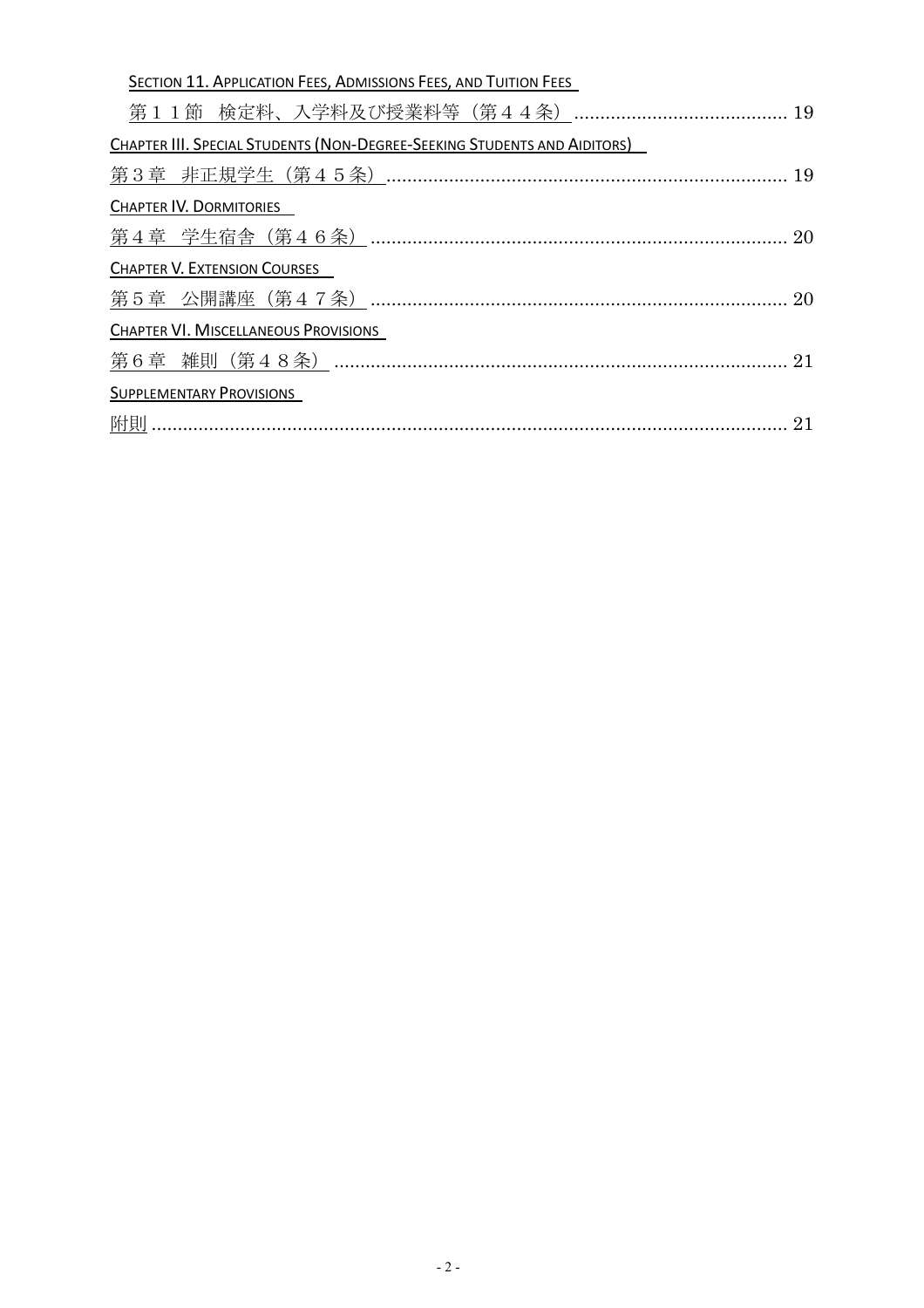#### **CHAPTER I. GENERAL PROVISIONS**

#### 第1章 総則

# **SECTION 1. PURPOSE ETC.** 第1節 目的等

(Purpose 目的)

#### Article 1. 第1条

The purpose of the Okinawa Institute of Science and Technology Graduate University (hereinafter referred to as "the University") is to conduct internationally outstanding education and research in the field of science and technology, and thus contribute to the development of science and technology in Okinawa, Japan, and in the world. 沖縄科学技術大学院大学(以下「本学」という。)は、国際的に卓越した科学 技術に関する教育研究を行い、もって沖縄、日本ひいては世界の科学技術の発 展に寄与することを目的とする。

#### (Self-assessment 自己評価等)

#### Article 2. 第2条

1. The University shall, in order to improve the quality of its education and research and to fulfill its social mission and the purposes specified in the preceding article, conduct self-assessment on the conditions of education and research activities at the University, and release the results.

本学は、その教育研究水準の向上を図り、前条の目的及び社会的使命を達成す るため、本学における教育研究活動等の状況について自ら点検及び評価(以下 「自己評価等」という。)を行い、その結果を公表するものとする。

2. The University shall have the results of the self-assessment examined by external persons.

本学は、自己評価等の結果について、学外者による検証を行う。

3. The University, in addition to the measures specified in the preceding two paragraphs, shall undergo evaluation of the comprehensive state of its education and research, etc. by an entity certified by the Minister of MEXT specified in Article 109, Paragraph 2 of the School Education Act (Act No. 26 of 1947).

本学は、前2項の措置に加え、教育研究活動等の総合的な状況について、学校 教育法(昭和22年法律第26号)第109条第2項に規定する文部科学大臣 の認証を受けた者による評価を受ける。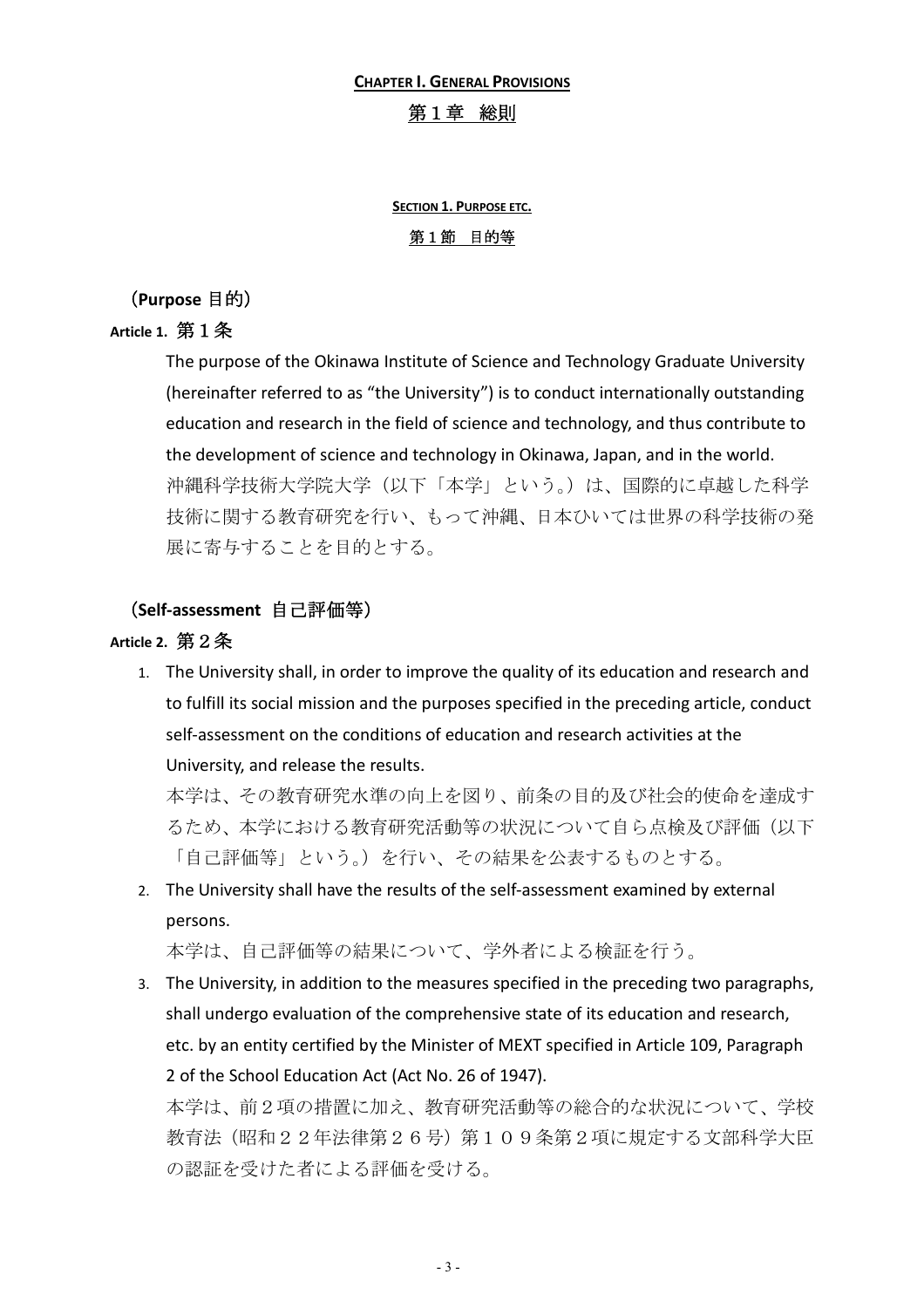4. The necessary items concerning the self-assessment specified in the paragraph 1, the examination specified in the paragraph 2, and the evaluation specified in the preceding paragraph shall be prescribed separately.

第1項の自己評価等、第2項の検証及び前項の評価に関し必要な事項は、別に 定める。

# (Provision of Information regarding the conditions of its education and research activities 教育研究等の状況の公表)

### Article 3. 第3条

The University shall actively provide information regarding the conditions of its education and research activities through publication in printed materials and other means of widespread publicity.

本学は、教育研究活動等の状況について、刊行物への掲載その他広く周知を図 ることができる方法によって、積極的に情報を提供するものとする。

# (Systematic Approach to Improve and develop the universities' educational functions 教育内容等の改善のための組織的な研修等)

# Article 4. 第4条

- 1. The University shall implement a systematic approach (by academic staff) to improve and develop the University's educational functions. 本学は、研究科の授業及び研究指導の内容及び方法の改善を図るための組織的 な研修及び研究を実施するものとする。
- 2. The necessary matters concerning systematic training to improve education shall be prescribed separately.

教育内容等の改善のための組織的な研修等に関し必要な事項は、別に定める。

#### **SECTION 2. EDUCATION AND RESEARCH ORGANIZATION ETC.**

# 第2節 教育研究組織等

(Graduate School [Kenkyuka], Major [Senko] 研究科 · 専攻)

# Article 5. 第5条

1. The University shall establish a Graduate School [Kenkyuka] and a Major [Senko] as follows.

本学に次に掲げる研究科及び専攻を置く。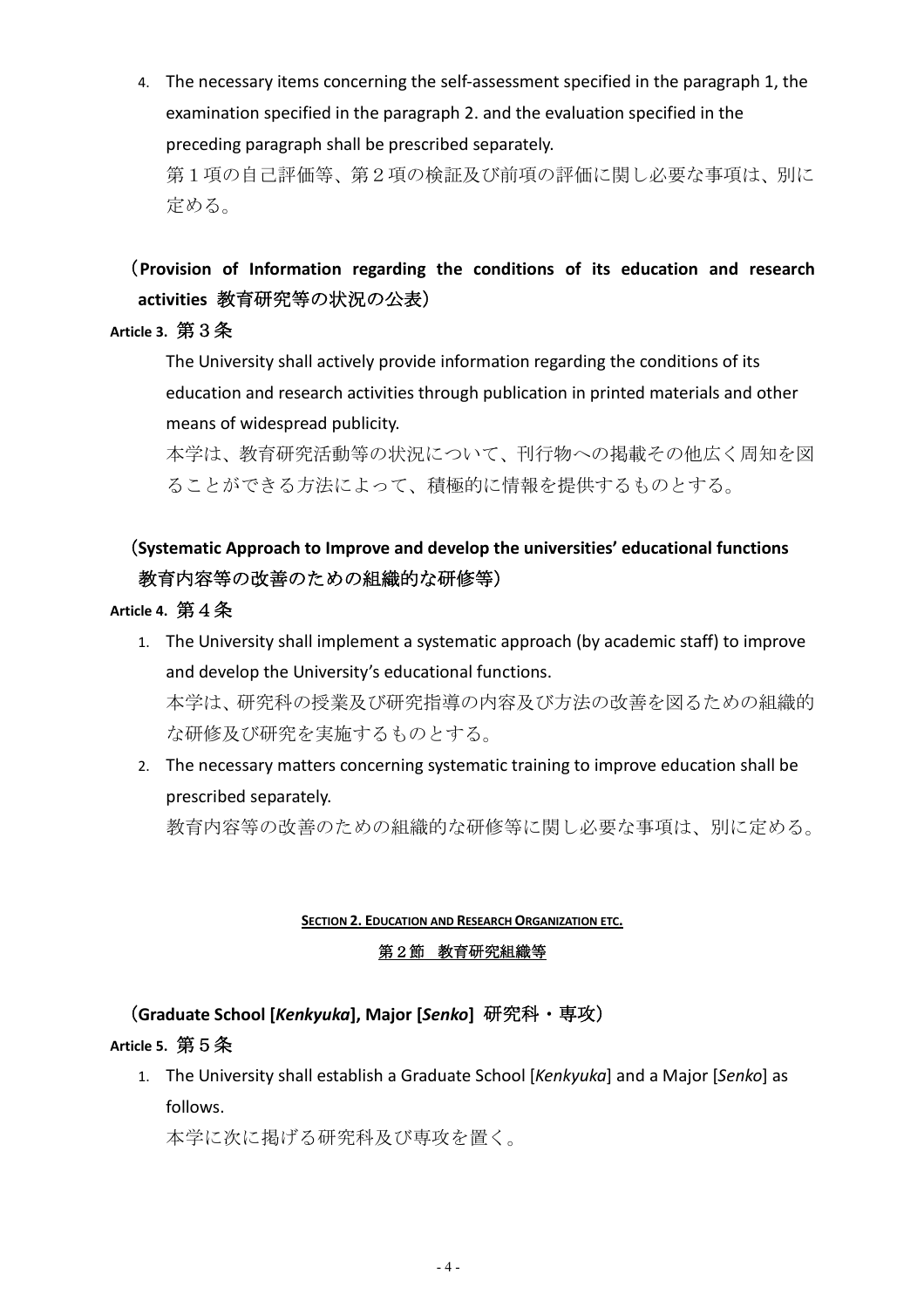| Name of Graduate School [Kenkyuka] | Name of major [Senko]           |
|------------------------------------|---------------------------------|
| 研究科名                               | 専攻名                             |
| The Graduate School of Science and | Major of Science and Technology |
| Technology                         | 科学技術専攻                          |
| 科学技術研究科                            |                                 |

# (Research Institutions 共同教育研究施設)

### Article 6. 第6条

- 1. The University shall establish research institutions. 本学に、共同教育研究施設を置く。
- 2. The necessary items concerning the campus institutions shall be prescribed separately.

共同教育研究施設に関し必要な事項は、別に定める。

#### **SECTION 3. UNIVERSITY MEMBERS**

#### 第3節 職員

# (University Members 職員)

# Article 7. 第7条

1. The University members shall be as follows: 本学の構成員は、次のとおりとする。

| President;                 | 学長                    |
|----------------------------|-----------------------|
| Provost;                   | プロボースト (学長を補佐する上級副学長) |
| Vice President(s);         | 副学長                   |
| Vice Provost for Research; | 副プロボースト (研究担当)        |
| Dean;                      | 研究科長                  |
| Faculty;                   | 教員                    |
| Research staff             | 研究職員                  |
| General staff; and         | 一般職員                  |
| Other necessary staff.     | その他必要な職員              |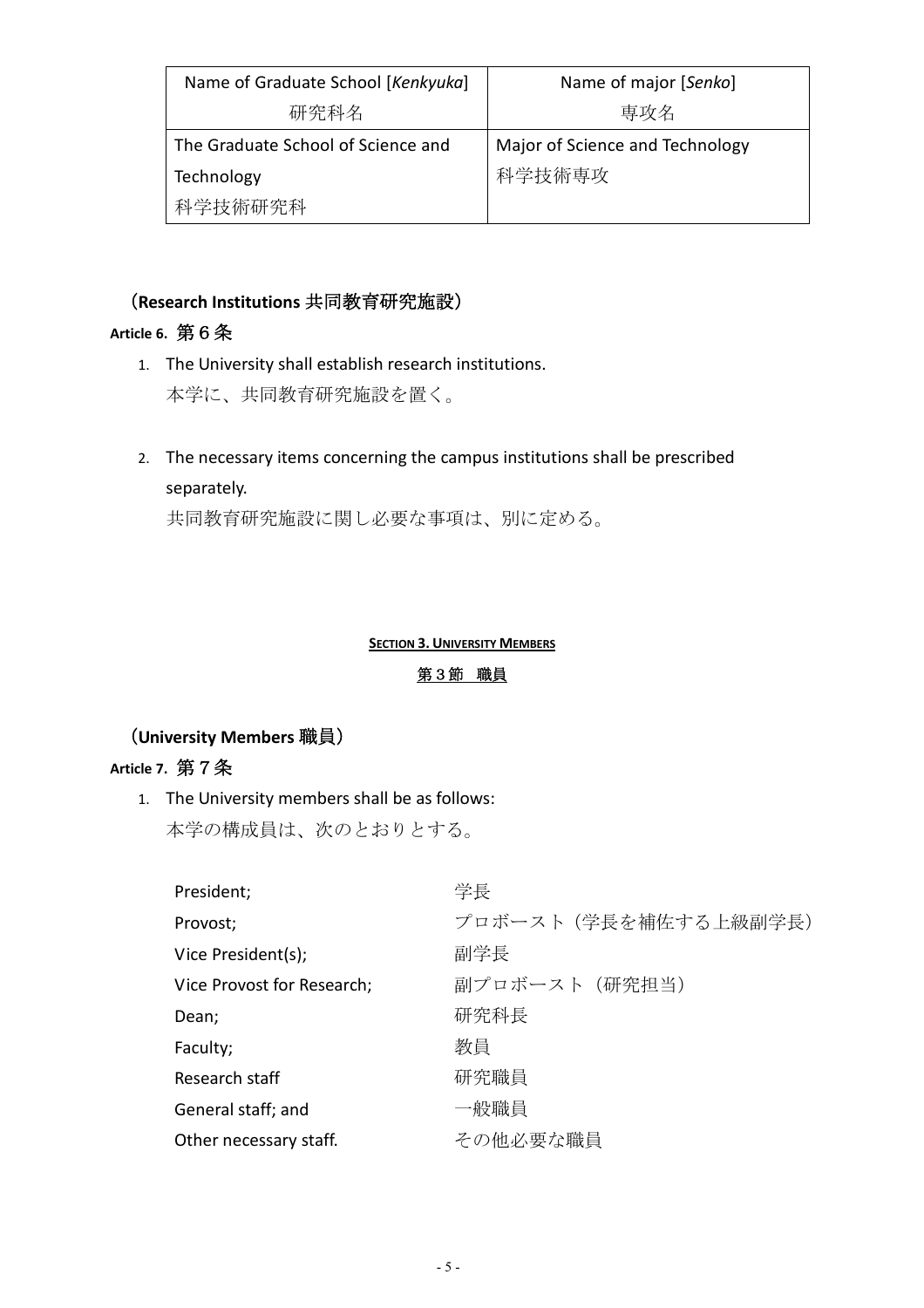2. The necessary items concerning Faculty, Research staff, General staff and other necessary staff shall be prescribed separately.

教員、研究職員、一般職員及びその他必要な職員に関し必要な事項は、別に定 める。

### (The President 学長)

### Article 8. 第8条

The President of the University shall preside over the University's administration and supervise its staff. 学長は、本学の校務をつかさどり、所属職員を統督する。

# (Provost プロボースト)

#### Article 9. 第9条

The Provost shall assist the President concerning academic affairs.

プロボーストは、教学面に関し学長を補佐する。

### (Vice Presidents 副学長)

### Article 10. 第10条

Vice Presidents shall assist the President.

副学長は、学長を補佐する。

(Vice Provost for Research 副プロボースト (研究担当))

#### Article 11. 第11条

The Vice Provost for Research shall assist the Provost in matters of research.

副プロボースト(研究担当)は、研究活動に関し、プロボーストを補佐する。

#### (Dean 研究科長)

#### Article 12. 第12条

The Dean shall preside over the administration of the Graduate School.

研究科長は、研究科の運営をつかさどる。

#### **SECTION 4. FACULTY ASSEMBLY**

#### 第4節 教授会

(Faculty Assembly 教授会) Article 13. 第13条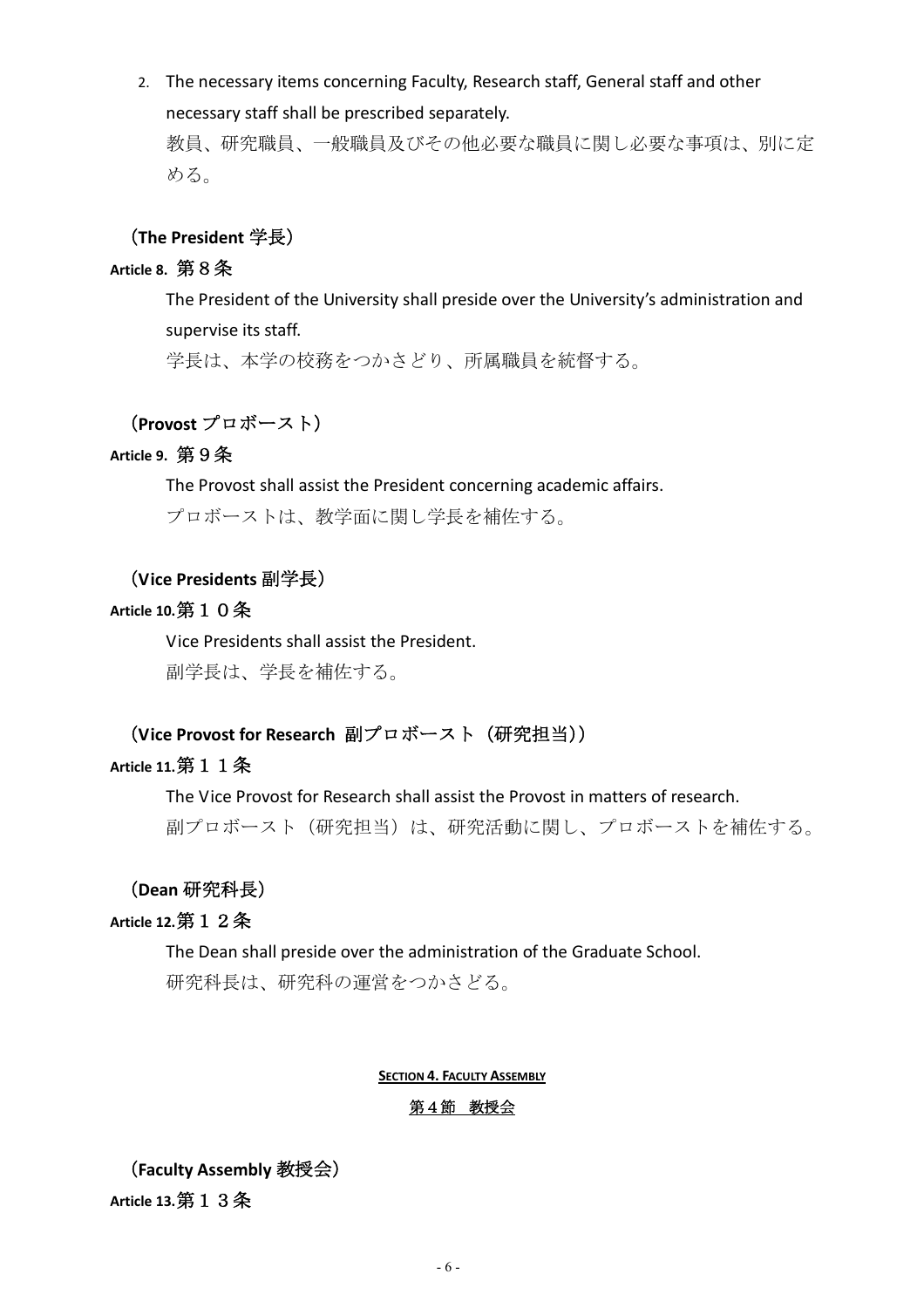- 1. The University shall establish a Faculty Assembly. 研究科に、教授会を置く。
- 2. A Faculty Assembly shall establish a board of representatives <the Faculty Council> and expert committees consisting of some portion of the employees who belong to the Faculty Assembly.

教授会に、教授会に属する職員のうちの一部の者をもつて構成される代議員会、 専門委員会を置く。

3. The necessary items concerning the preceding two paragraphs shall be prescribed separately.

前2項に関し必要な事項は、別に定める。

# **CHAPTER II. GRADUATE SCHOOL**

# 第2章 研究科

# **SECTION 1. ACADEMIC PROGRAMS, STANDARD TERM OF STUDY AND MAXIMUM ENROLLMENT PERIODS** 第1節 課程、修業年限及び在学年限

# (Academic Program and Purposes of Academic Program 課程及び課程の目的) Article 14. 第1 4 条

- 1. The Graduate School program shall be a doctoral program. 研究科の課程は、博士課程とする。
- 2. The purposes of the doctoral program shall be to foster the required high level and innovative research abilities to independently conduct research activities as researchers in the fields of specialization or engage in other highly specialized work, and to foster profound knowledge that will become the foundation for such activities. 博士課程は、専攻分野について、研究者として自立して研究活動を行い、又は その他の高度に専門的な業務に従事するに必要な高度で革新的な研究能力及 びその基礎となる豊かな学識を養うことを目的とする。

# (Standard Term of Study 標準修業年限)

# Article 15. 第15条

The standard term of study for the doctoral program shall be five years. 博士課程の標準修業年限は5年とする。

(Maximum Enrollment Periods 在学年限) Article 16. 第16条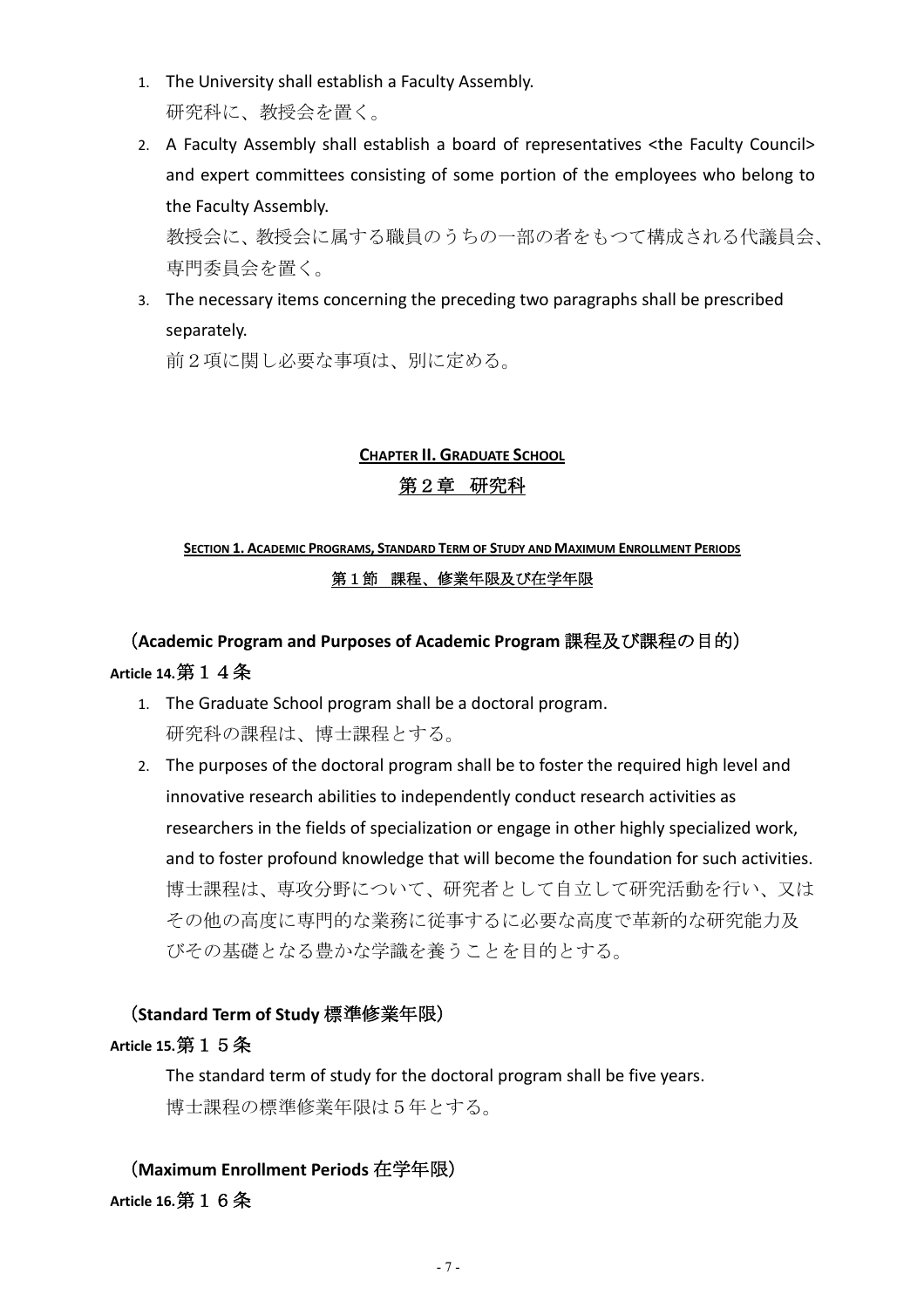Doctoral program students may not be enrolled at the University for more than 10 vears.

博士課程の学生は10年を超えて在学することができない。

#### **SECTION 2. ANNUAL ADMISSIONS CAPACITY AND TOTAL ENROLLMENT CAPACITY**

#### 第2節 入学定員及び収容定員

# (Annual Admissions Capacity and Total Enrollment Capacity 入学定員及び収容定員) Article 17. 第17条

Annual admissions capacity and Total enrollment capacity shall be as specified on the following table.

入学定員及び収容定員は、次の表のとおりとする。

| <b>Annual Admissions Capacity</b> | <b>Total Enrollment Capacity</b> |
|-----------------------------------|----------------------------------|
| 入学定員                              | 収容定員                             |
| 20 persons approximately          | 100 persons approximately        |
| 20 <sup>K</sup>                   | 100人                             |

#### **SECTION 3. ACADEMIC YEAR, ACADEMIC TERMS AND SCHOOL HOLIDAYS**

#### 第3節 学年、学期及び休業日

# (Academic Year 学年)

### Article 18. 第 1 8 条

The academic year shall begin on September 1 each year and end on August 31 of the following year.

学年は、9月1日に始まり、翌年8月31日に終わる。

#### (Academic Terms 学期)

#### Article 19. 第19条

The academic year specified in the preceding Article shall be divided into the following academic terms:

前条の学年を、次の学期に分ける。

(1) First Term: from September 1 through December 31; 第一学期 9月1日から12月31日まで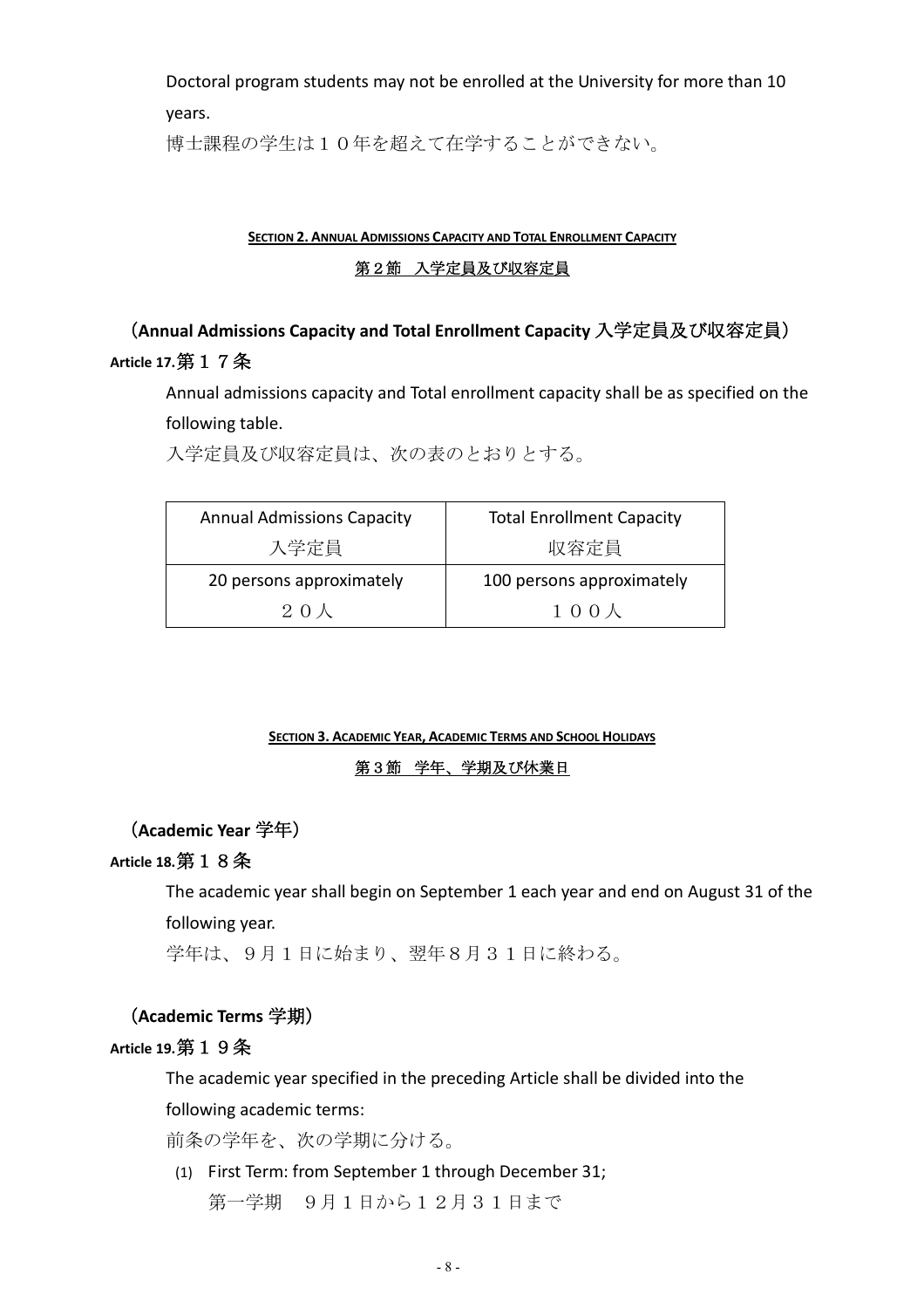- (2) Second Term: from January 1 through April 30; and 第二学期 1月1日から4月30日まで
- (3) Third Term: from May 1 through August 31. 第三学期 5月1日から8月31日まで

#### (University Holidays 休業日)

#### Article 20. 第 2 0 条

1. University holidays shall be as follows:

休業日は、次のとおりとする。

- (1) Sundays and Saturdays; and 日曜日及び十曜日
- (2) holidays specified in the Act on National Holidays (Act No. 178 of 1948). 国民の祝日に関する法律(昭和23年法律第178号)に定める休日
- 2. Holidays except the holidays specified in the preceding paragraph shall be prescribed separately.

前項に定める休業日以外の休業日については、別に定める。

3. The president may specify extraordinary holidays when deemed necessary. 学長は、必要があると認めるときは、臨時の休業日を定めることができる。

# **SECTION 4. ENROLLMENT, RE-ENROLLMENT AND INCOMING TRANSFERS** 第4節 入学、再入学及び編・転入学

#### (Time of Enrollment 入学の時期)

#### Article 21. 第  $2\ 1$  条

- 1. The time of enrollment shall be at the beginning of an academic year. 入学の時期は、学年の始めとする。
- 2. Notwithstanding the provisions of the preceding paragraph, the time of enrollment, re-enrollment or incoming transfers may be at the beginning of each academic term, when the Graduate School [Kenkyuka] recognizes as necessary, and if the President approves, provided that this causes no problems from an educational standpoint. 前項の規定にかかわらず、研究科において特別な必要があり、かつ、教育上支 障がないと学長が認める場合は、入学、再入学又は編·転入学の時期を各学期 の始めとすることができる。

# (Admissions Qualifications 入学資格)

Article 22. 第 2 2 条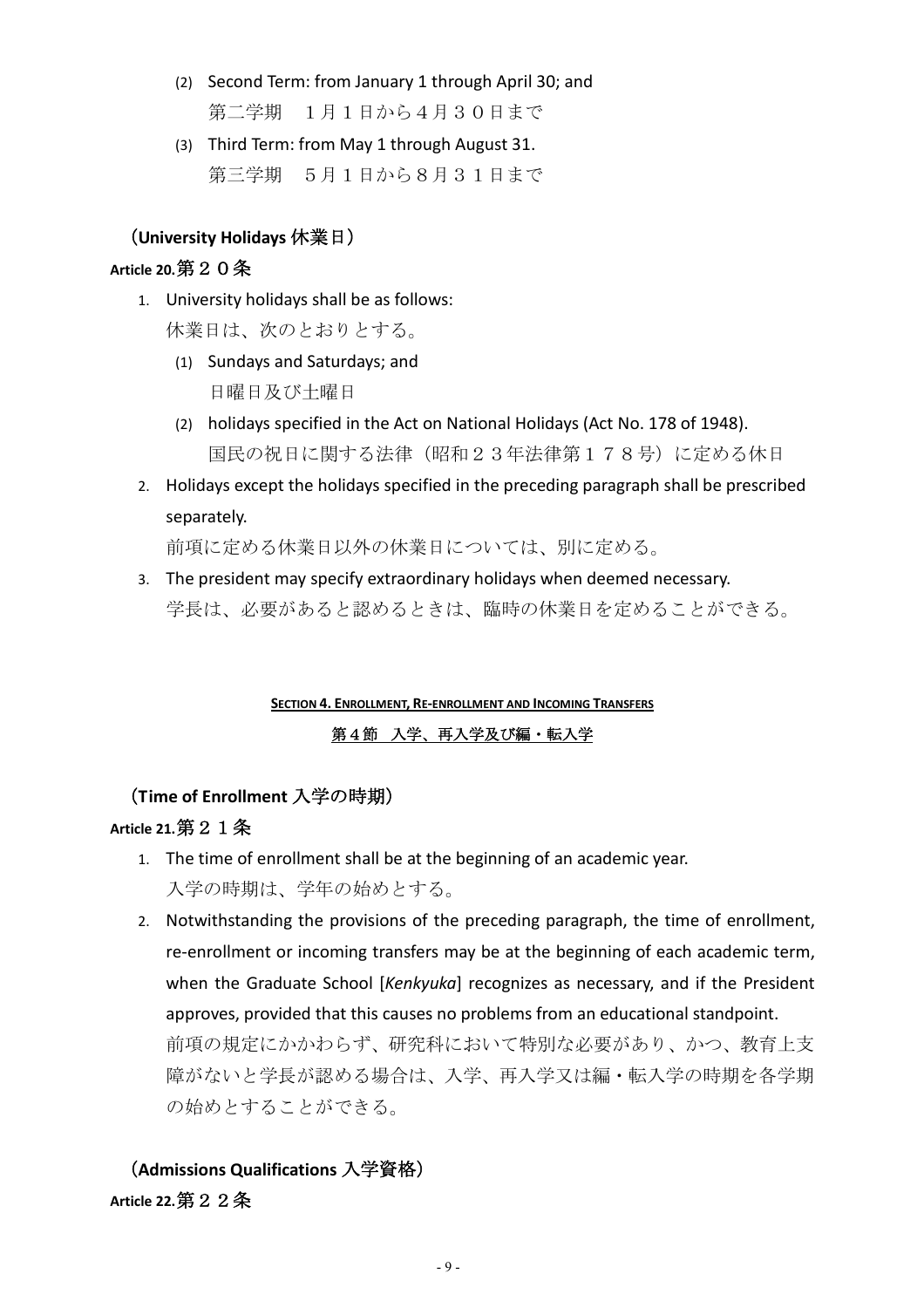- 1. Persons who may be admitted to doctoral program are those who fall under the provisions of Article 102, Paragraph 1 of the School Education Act, and Articles 155 and 156 of the Ordinance for Enforcement of School Education Act. 博士課程に入学することのできる者は、学校教育法第102条第1項並びに学 校教育法施行規則第155条及び第156条の規定に該当する者とする。
- 2. Notwithstanding the provisions of the preceding paragraph, Persons who may be admitted are those who fall under the provisions of Article 102, Paragraph 2 of the School Education Act, and Articles 159 and 160 of the Ordinance for Enforcement of **School Education Act.**

前項にかかわらず、学校教育法第102条第2項並びに学校教育法施行規則第 159条及び第160条の規定に該当する者を入学させることができる。

### (Re-enrollment 再入学)

#### Article 23. 第 2 3 条

1. The President may give permission for re-enrollment, following selection by the Faculty Assembly, in cases when persons who have withdrawn or been deregistered from the University desire re-enrollment to the Graduate School [Kenkyuka], provided that this does not affect the education and research of the Graduate School [Kenkyuka].

本学を退学した者又は除籍された者で、研究科に再入学を志願する者がある場 合は、研究科の教育研究に支障がないときに限り、教授会の選考の上、学長が 再入学を許可することがある。

2. In cases specified by the preceding paragraph, the certification of course credits previously acquired and of enrollment periods shall be implemented by the Faculty Assembly.

前項の場合において、既に修得した授業科目の単位及び在学期間の認定は、教 授会において行う。

#### (Incoming Transfers 編・転入学)

#### Article 24. 第 2 4 条

1. The President may give permission for incoming transfers, following selection by the Faculty Assembly, in cases when persons registered at other Graduate Schools [Daigakuin] desire to transfer to the University, provided this poses no obstacles to the education and research of the University.

他の大学院に在学する者で、本学に編・転入学を志願する者がある場合は、本 学の教育研究に支障がないときに限り、教授会の選考の上、学長が編・転入学 を許可することがある。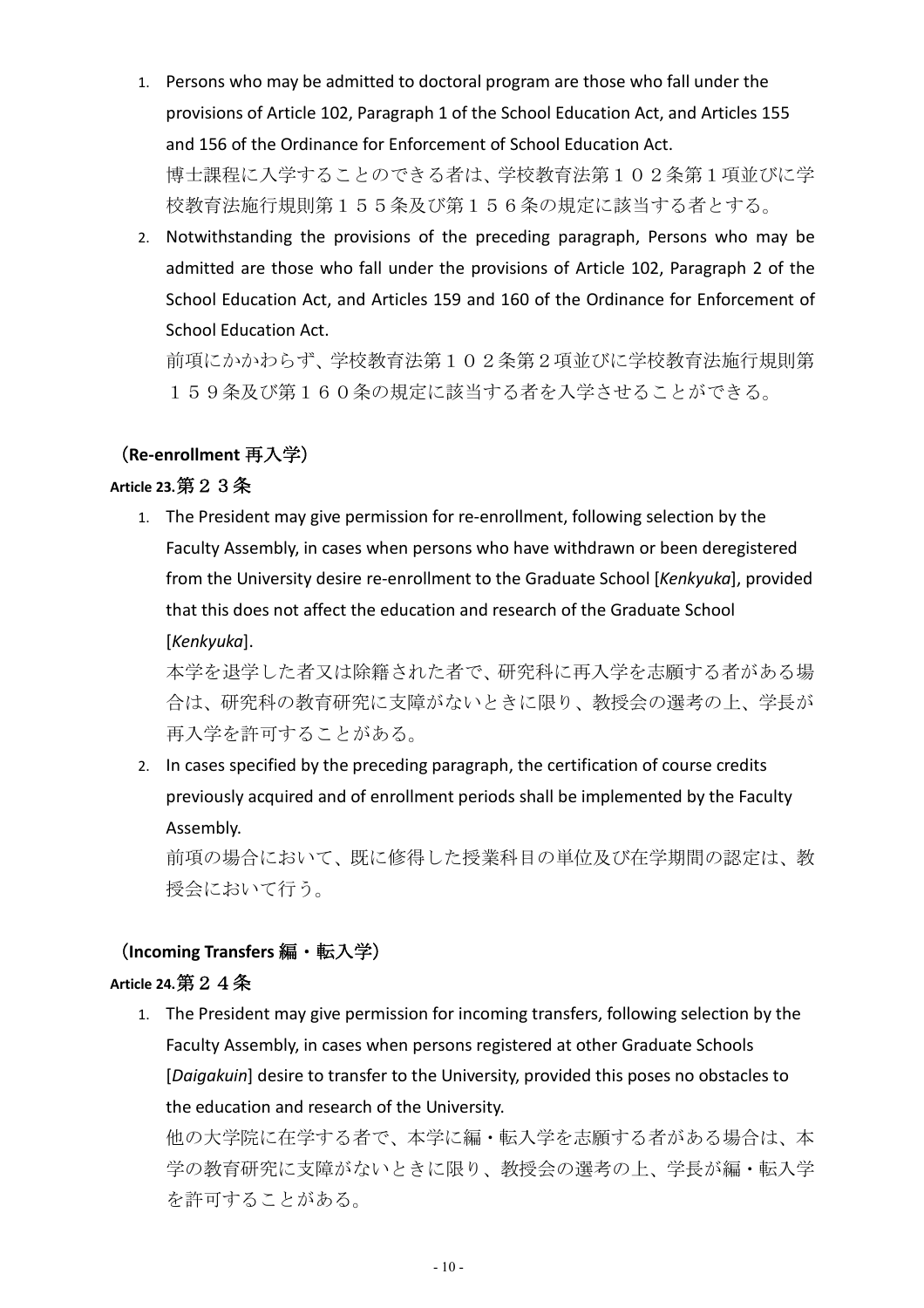2. In cases specified by the preceding paragraph, the certification of course credits previously acquired and of enrollment periods shall be implemented by the Faculty Assembly.

前項の場合において、既に修得した授業科目の単位及び在学期間の認定は、教 授会において行う。

# (Applications for Enrollment 入学の出願)

#### Article 25. 第 2 5 条

- 1. Persons who wish to enroll, re-enroll or transfer to the University must submit an application for enrollment to the President with the prescribed documents attached. 本学に入学、再入学又は編・転入学を志願する者は、入学願書に所定の書類等 を添えて、学長に願い出なければならない。
- 2. Persons who wish to enroll, re-enroll or transfer must pay the prescribed application fees at the same time when they submit their application for enrollment. 入学、再入学又は編·転入学を志願する者は、入学願書に添えて、所定の検定 料を納付しなければならない。

#### (Selection of Incoming Students 入学者の選抜)

#### Article 26. 第 2 6 条

Persons who wish to enroll, re-enroll or transfer to the University shall be selected as separately prescribed.

本学に入学、再入学又は編・転入学を志願する者については、別に定めるとこ ろにより選抜を行う。

# (Admissions Procedures and Admissions Approvals 入学手続き及び入学許可) Article 27. 第 2 7 条

1. Persons who received notification of enrollment based on the result of the selection specified in the preceding Article and who wish to enroll, re-enroll, or transfer to the University must submit the prescribed documents and must pay the prescribed admission fees.

前条の選抜の結果に基づき合格の通知を受け、入学、再入学又は編・転入学し ようとする者は、所定の書類等を提出するとともに、所定の入学料を納付しな ければならない。

2. The President shall approve the enrollment, the re-enrollment, or the incoming transfer of persons who have completed the procedures specified in the preceding paragraph.

学長は、前項の手続きを完了した者に入学、再入学又は編・転入学を許可する。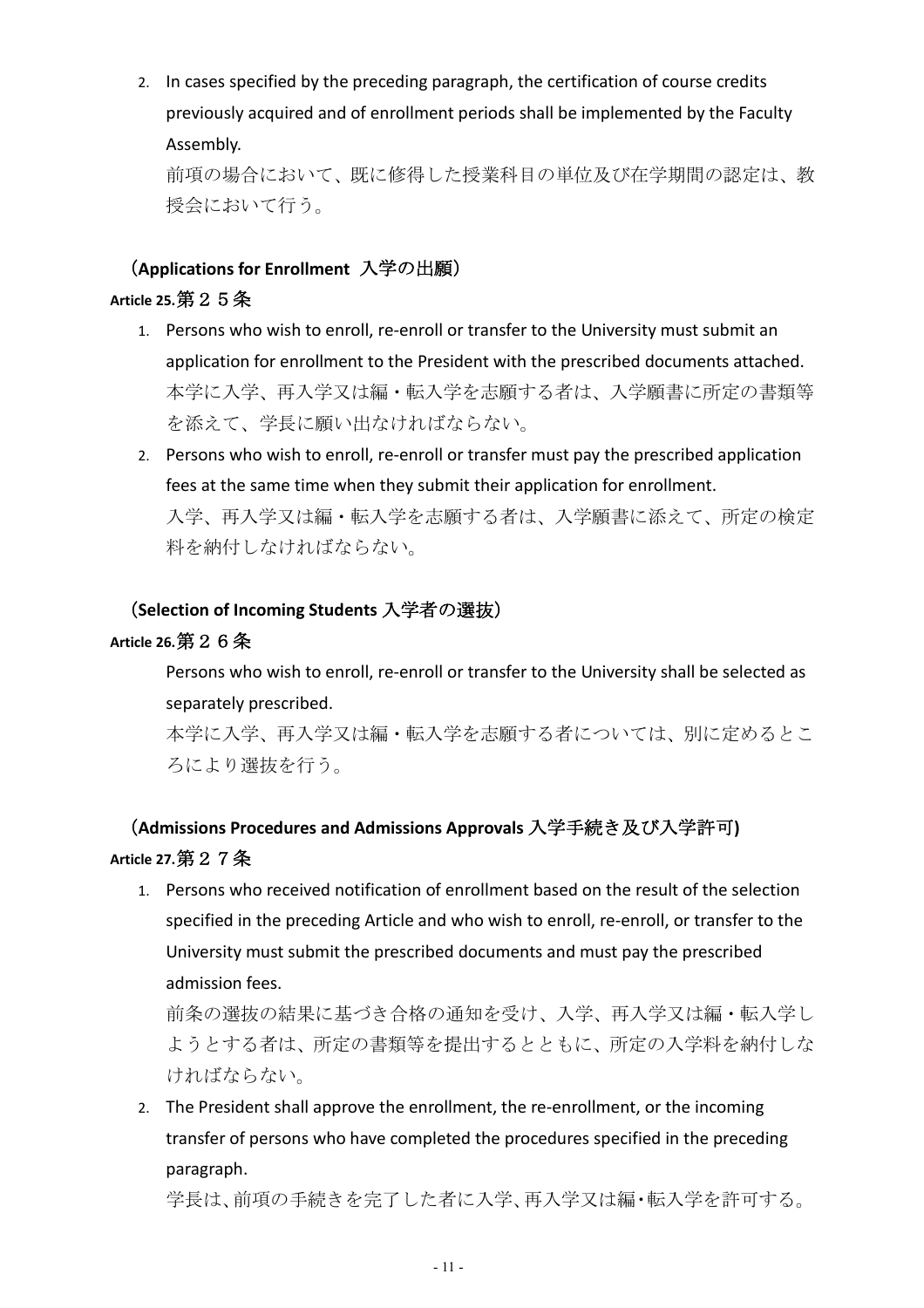#### **SECTION 5. LEAVE OF ABSENCE AND RETURN TO SCHOOL**

#### 第5節 休学及び復学

#### (Leave of Absence etc. 休学等)

#### Article 28. 第 2 8 条

- 1. Persons who cannot pursue studies for at least three consecutive months because of illness or other compelling reasons may take a leave of absence with the approval of the President, following deliberations of the Faculty Assembly. 病気その他やむを得ない事由により、引き続き3月以上修学できない者は、教 授会の審議を経て、学長の許可を得て、休学することができる。
- 2. The President may order persons deemed inappropriate to pursue studies because of illness to take a leave of absence. 病気のため修学することが適当でないと認められる者については、学長は休学 を命ずることができる。
- 3. Students taking a leave of absence may return to school when the reasons for their leaves of absence cease, with the permission of the President. 休学の事由が消滅したときは、学長の許可を得て、復学することができる。
- 4. The periods of leave of absence shall be within 2 years in all; provided, however, that when there are special reasons, they may be extended to a maximum of a further 2 years.

休学期間は、通算して2年を超えることができない。ただし、特別の理由があ る場合は、2年を限度として延長を認めることができる。

5. The periods of leave of absence shall not be included in calculations of the standard term of study specified in Article 15 or of the maximum enrollment periods specified in Article 16.

休学期間は、第15条に規定する標準修業年限及び第16条に規定する在学年 限に算入しない。

#### **SECTION 6. OUTWARD TRANSFERS AND WITHDRAWALS**

#### 第6節 転学及び退学

#### (Outward Transfers 転学)

#### Article 29. 第 2 9 条

Persons who desire to transfer to other Graduate Schools [Daigakuin] must receive the permission of the President, following deliberations by the Faculty Assembly.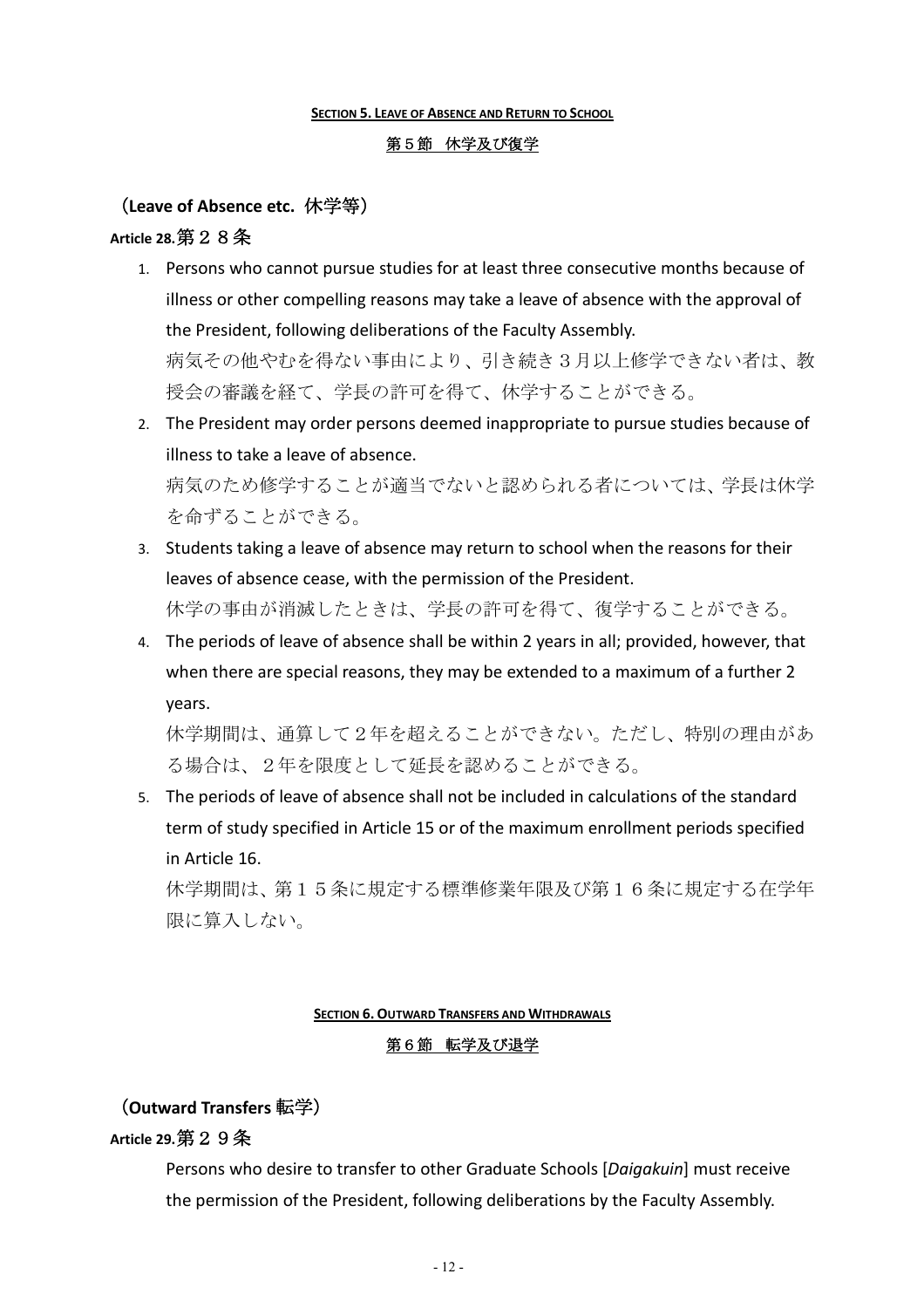他の大学院に転学を志願する者は、教授会の審議を経て、学長の許可を受けな ければならない。

### (Withdrawals 退学)

#### Article 30. 第30条

Persons who intend to withdraw must receive the permission of the President,

following deliberations by the Faculty Assembly.

退学しようとする者は、教授会の審議を経て、学長の許可を受けなければなら ない。

#### **SECTION 7. EDUCATIONAL METHODS ETC.**

#### 第7節 教育方法等

#### (Educational Methods 教育方法)

#### Article 31. 第 3 1 条

Education at the Graduate School [Kenkyuka] shall be implemented through coursework and guidance on the preparation of theses for a degree, etc. (hereinafter referred to as "research guidance").

研究科における教育は、授業科目の授業及び学位論文の作成等に対する指導 (以下「研究指導」という。)によって行う。

# (Courses, Number of Credits, and Methods of Completion 授業科目及びその単位数並 びに履修方法等)

### Article 32. 第 3 2 条

The courses specified in the preceding Article and their credits and methods of completion shall be prescribed separately.

前条の授業科目及びその単位数並びに履修方法等は、別に定める。

SECTION 8. TAKING COURSES ETC. AT OTHER GRADUATE SCHOOLS [DAIGAKUIN] ETC.

#### 第8節 他の大学院等における授業科目の履修等

(Taking Courses at Other Graduate Schools [Daigakuin] 他の大学院における授業科目 の履修)

Article 33. 第 3 3 条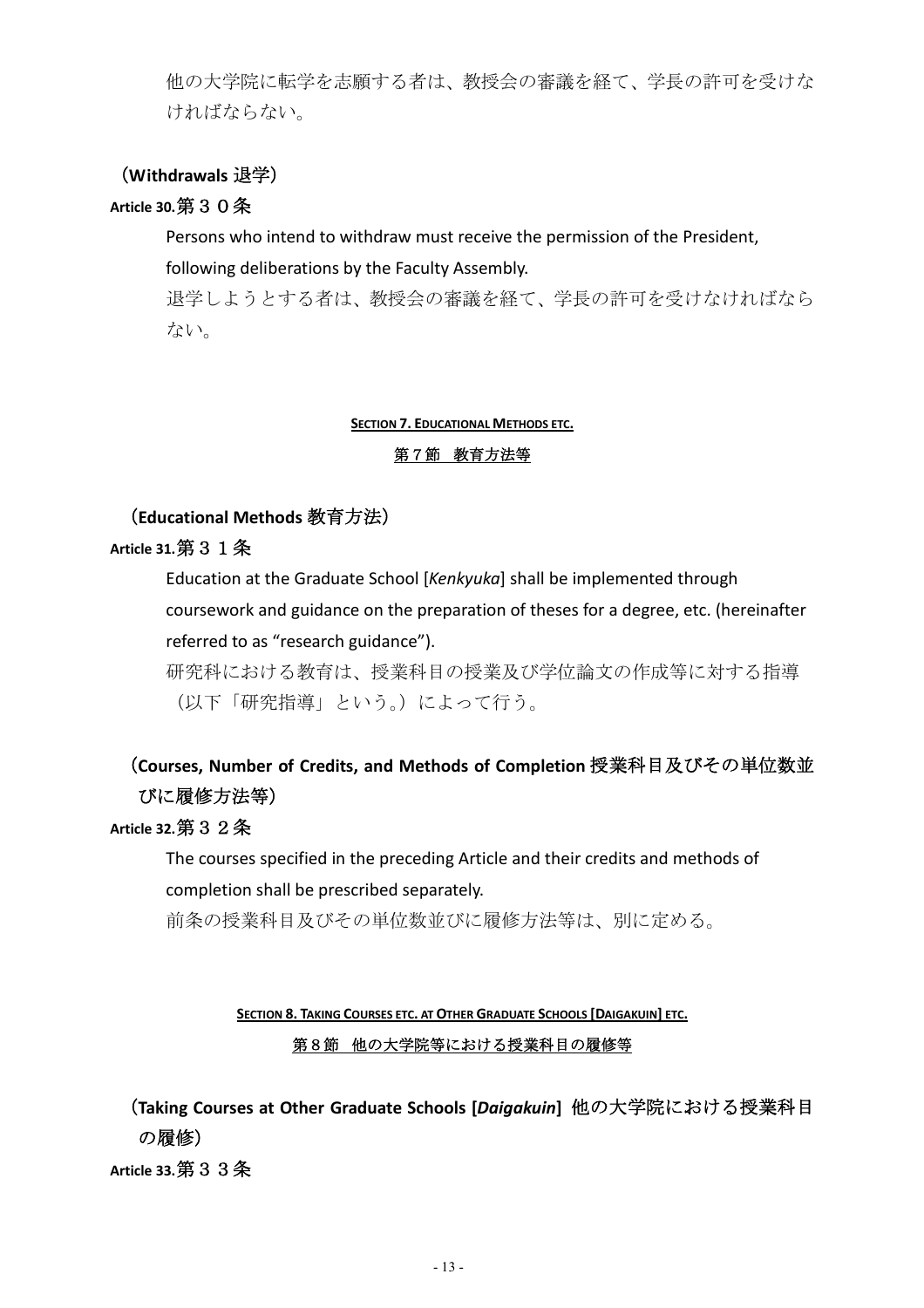1. When recognized as beneficial from an educational standpoint by the Faculty Assembly, students may be granted permission to take courses at other Graduate Schools [Daigakuin] based on prior agreements with the Graduate School [Daigakuin] concerned.

学生が他の大学院の授業科目を履修することが教育上有益であると教授会に おいて認めるときは、あらかじめ、当該他の大学院と協議の上、当該他の大学 院の授業科目を履修することを認めることがある。

2. The periods during which courses are taken under the provisions of Paragraph (1) shall be included in calculations of enrollment periods. 前項の規定により授業科目を履修した期間は、在学期間に算入する。

# (Research Guidance at Other Graduate Schools [Daigakuin] etc. 他の大学院等における 研究指導等)

# Article 34. 第 3 4 条

1. When recognized as beneficial from an educational standpoint by the Faculty Assembly, students may be granted permission to receive necessary research guidance at other Graduate Schools [Daigakuin] or research institutions based on prior agreements with the Graduate Schools [Daigakuin] or research institutions concerned.

学生が、他の大学院又は研究所等において研究指導を受けることが教育上有益 であると教授会において認めるときは、あらかじめ、当該他の大学院又は研究 所等と協議の上、当該他の大学院又は研究所等において必要な研究指導を受け ることを認めることがある。

2. The periods during which guidance is received under the provisions of Paragraph (1) shall be included in calculations of enrollment periods. 前項の規定により研究指導を受けた期間は、在学期間に算入する。

# (Overseas Studies 留学)

# Article 35. 第 3 5 条

1. Persons who intend to study abroad at foreign Graduate Schools [Daigakuin] or research institutions must receive the approval of the President, following deliberations by the Faculty Assembly.

外国の大学院又は研究所等に留学しようとする者は、教授会の審議を経て、学 長の許可を受けなければならない。

2. The periods for studving abroad shall be included in calculations of enrollment periods.

留学の期間は、在学期間に算入する。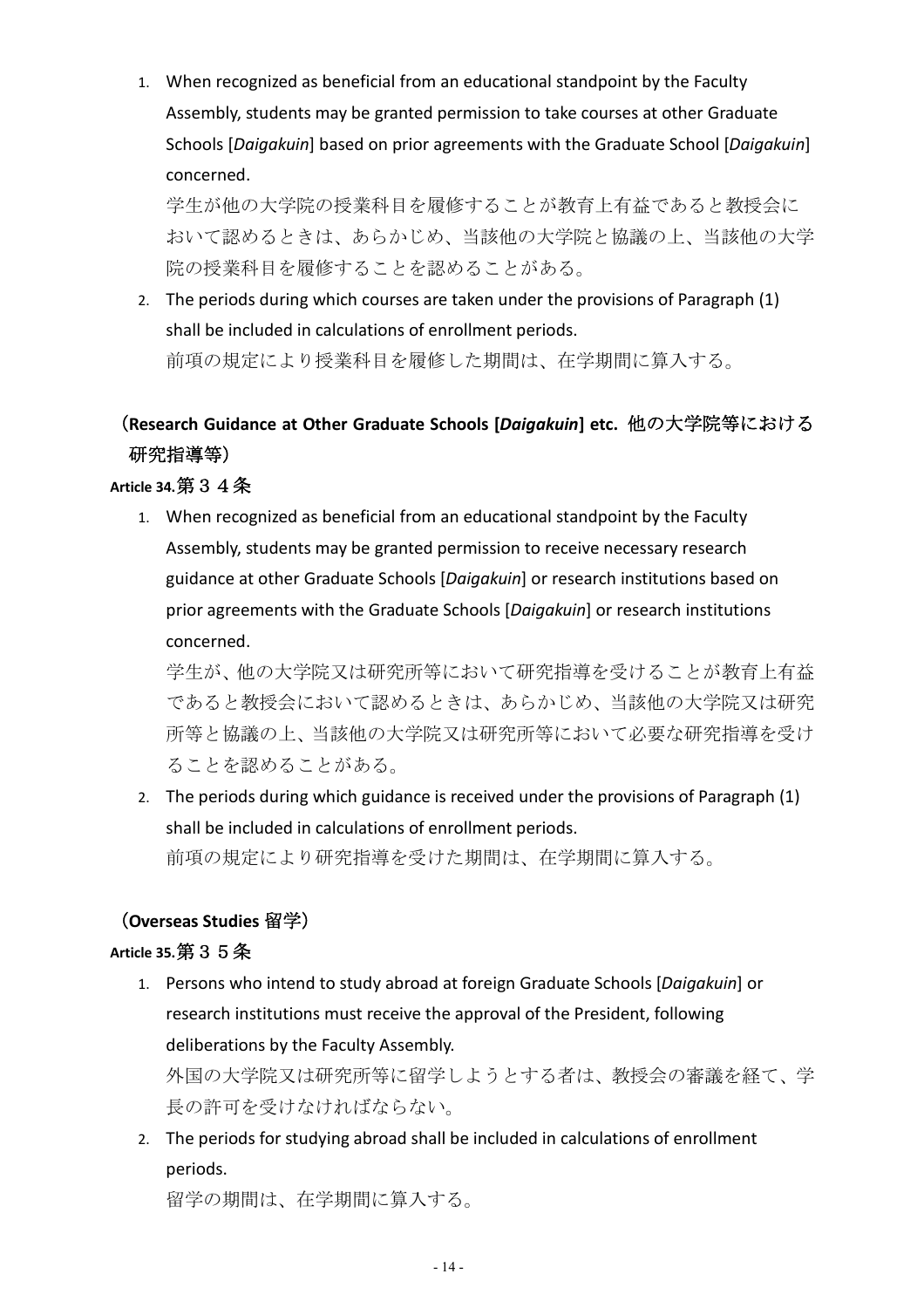#### (Credits 単位の認定)

#### Article 36. 第 3 6 条

1. Credits acquired by completing courses taken under the provisions of Article 33, research guidance received under the provisions of Article 34 and educational achievements of overseas studies under the provisions of the preceding Article, Paragraph 1 shall be deemed as credits acquired at the University and research guidance received at the University, as separately prescribed.

第33条の規定により履修した授業科目について修得した単位、第34条の規 定により受けた研究指導及び前条第1項により留学して得た修学の成果は、別 に定めるところにより、本学において修得した単位又は受けた研究指導とみな す。

2. When recognized as beneficial from an educational standpoint by the Faculty Assembly, credits acquired by students from the completion of courses at Graduate Schools [Daigakuin] prior to enrollment at the University (including credits acquired as non-degree students specified in Graduate School Establishment Standards [Ordinance of MEXT, No. 28 of 1974]) may be deemed as credits acquired from the completion of courses at the University after enrollment at the University, as separately prescribed.

学生が本学に入学する前に大学院において履修した授業科目について修得し た単位(大学院設置基準(昭和49年文部省令第28号)に定める科目等履修 生として修得した単位を含む。)を、教授会において教育上有益であると認め るときは、別に定めるところにより、本学に入学した後の本学における授業科 目の履修により修得したものとみなすことができる。

3. Aside from credits acquired at the University, the number of credits that may be deemed as credits acquired at the University pursuant to the provisions of the preceding two paragraphs shall not exceed 10 credits except in cases of incoming transfers and entry with advanced standing.

前2項の規定により修得したものとみなすことができる単位数は、編·転入学 の場合を除き、本学において修得した単位以外のものについては、合わせて1 0単位を超えないものとする。

#### **SECTION 9. COMPLETION REQUIREMENTS AND ACADEMIC DEGREES ETC.**

#### 第9節 修了の要件及び学位等

#### (Doctoral Program Completion Requirements 博士課程の修了の要件)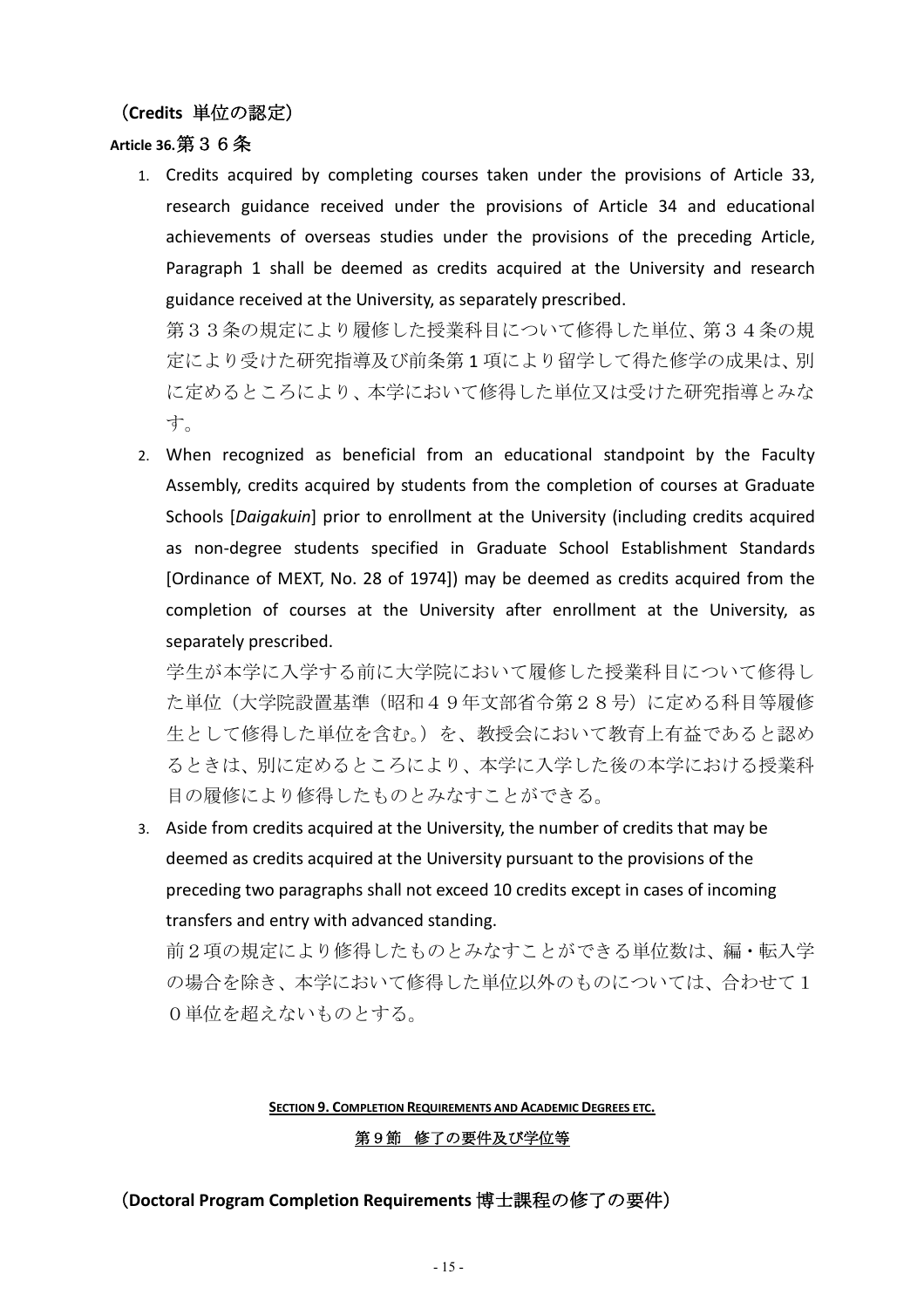#### Article 37. 第 3 7 条

1. The completion requirements shall be enrollment for at least the standard term of study (including the two-year enrollment period in master's programs for students who were enrolled in said programs for at least two years and completed said programs), acquisition of at least 30 credits in the courses specified by the Graduate School [Kenkyuka], and after receiving the necessary research guidance, passage of doctoral theses examinations and final examinations; provided, however, that with respect to the required enrollment period, an enrollment period of at least three years (including the two-year enrollment period in master's programs for students who were enrolled in said programs for at least two years and completed said programs) shall suffice for students that the Faculty Assembly recognize as those who have achieved outstanding research accomplishments.

博士課程の修了の要件は、標準修業年限(修士課程に2年以上在学し、当該課 程を修了した者にあっては、当該課程における2年の在学期間を含む)以上在 学し、研究科の定めるところにより、授業科目について30単位以上を修得し、 かつ、必要な研究指導を受けた上、博士論文の審査及び最終試験に合格するこ ととする。ただし、在学期間に関しては、優れた研究業績を上げた者と教授会 において認めた場合には、3年(修士課程に2年以上在学し、当該課程を修了 した者にあっては、当該課程における2年の在学期間を含む)以上在学すれば 足りるものとする。

2. Notwithstanding the provisions of the preceding paragraph, the doctoral program completion requirements when persons holding master's degrees or persons recognized as having academic abilities concerning entrance qualifications to graduate schools that are equal to or above those of persons having master's degrees pursuant to the provisions of Article 156 of the Ordinance for Enforcement of the School Education Law (Ordinance of the Ministry of Education No. 11 of 1947) are admitted to the third year of doctoral program shall be: enrollment at the graduate school for at least three years, and after receiving the necessary research guidance, passage of doctoral theses examinations and final examinations; provided, however, that with respect to the required enrollment period, an enrollment period of at least one year (a period of three years minus the period of between one and two years for students who have completed master's programs, and a period of three years minus the enrollment period in the relevant programs [limited to two years] for students who have completed master's programs with enrollment periods under the provisions of the proviso of the Article 16 of the Graduate School Establishment Standards [Ordinance of the Ministry of Education No. 28 of 1974]) at the graduate school shall suffice for students that the faculty assembly recognize as those who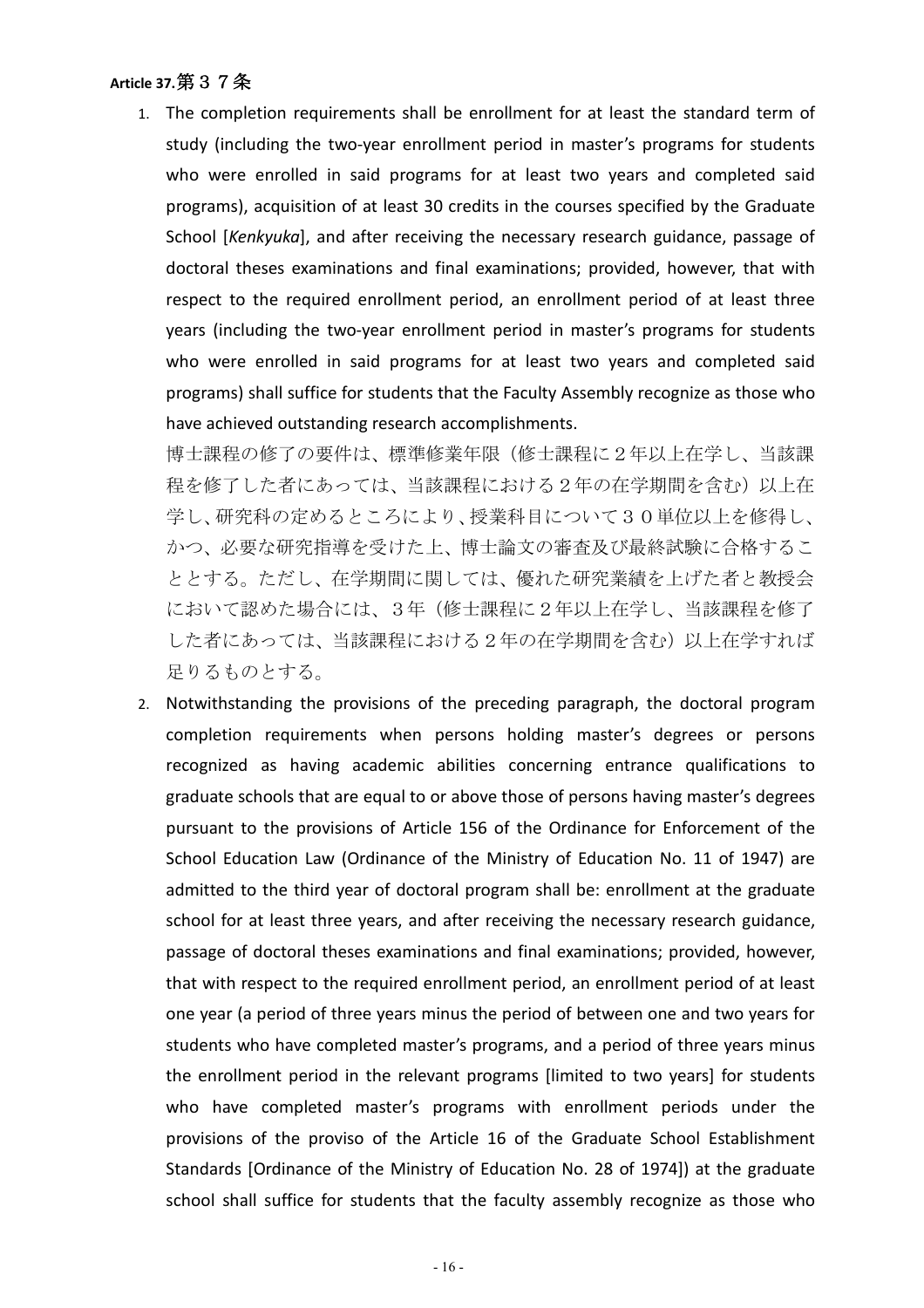have achieved outstanding accomplishments.

前項の規定にかかわらず、修士の学位を有する者又は学校教育法施行規則(昭 和22年文部省令第11号)第156条の規定により、大学院への入学資格に 関し修士の学位を有する者と同等以上の学力があると認められた者が、3年次 に編入学した場合の博士課程の修了の要件は、大学院に3年以上在学し、必要 な研究指導を受けた上、博士論文を提出し、その審査及び最終試験に合格する こととする。ただし、在学期間に関しては、優れた研究業績を上げた者と教授 会において認めた場合には、1年(博士前期課程を修了した者にあっては、3 年から当該1年以上2年未満の期間を減じた期間とし、大学院設置基準(昭和 49年文部省令第28号)第16条ただし書の規定による在学期間をもって他 の大学院の修士課程又は博士前期課程を修了した者にあっては、3年から当該 課程における在学期間(2年を限度とする。)を減じた期間とする。)以上在学 すれば足りるものとする。

#### (Certification of Program Completion 修了の認定)

#### Article 38. 第 3 8 条

Certification of program completion shall be conducted by the Faculty Assembly. 修了の認定は、教授会が行う。

#### (Academic Degrees 学位)

#### Article 39. 第 3 9 条

1. Doctoral degrees shall be awarded to persons who complete Graduate School program.

研究科の課程を修了した者には、博士の学位を授与する。

- 2. A doctoral degree which the University awards based on the preceding paragraph shall be the Doctor of Philosophy. 前項の規定に基づき本学が授与する博士の学位は博士(学術)とする。
- 3. Notwithstanding the preceding two paragraphs, a master's degree may be awarded to persons who are in the Graduate School [Kenkyuka], have received the permission of withdrawal based on the Article 30 and meet the master's programs completion requirements specified in the Article 16 of the Graduate School Establishment Standards, as separately prescribed by the President.

前2項の規定にかかわらず、本学の研究科の課程に在学し、第30条の規定に 基づき退学を許可された者が、大学院設置基準第16条に規定する修士課程の 修了要件を満たした場合は、学長が別に定めるところにより、修士の学位を授 与することができる。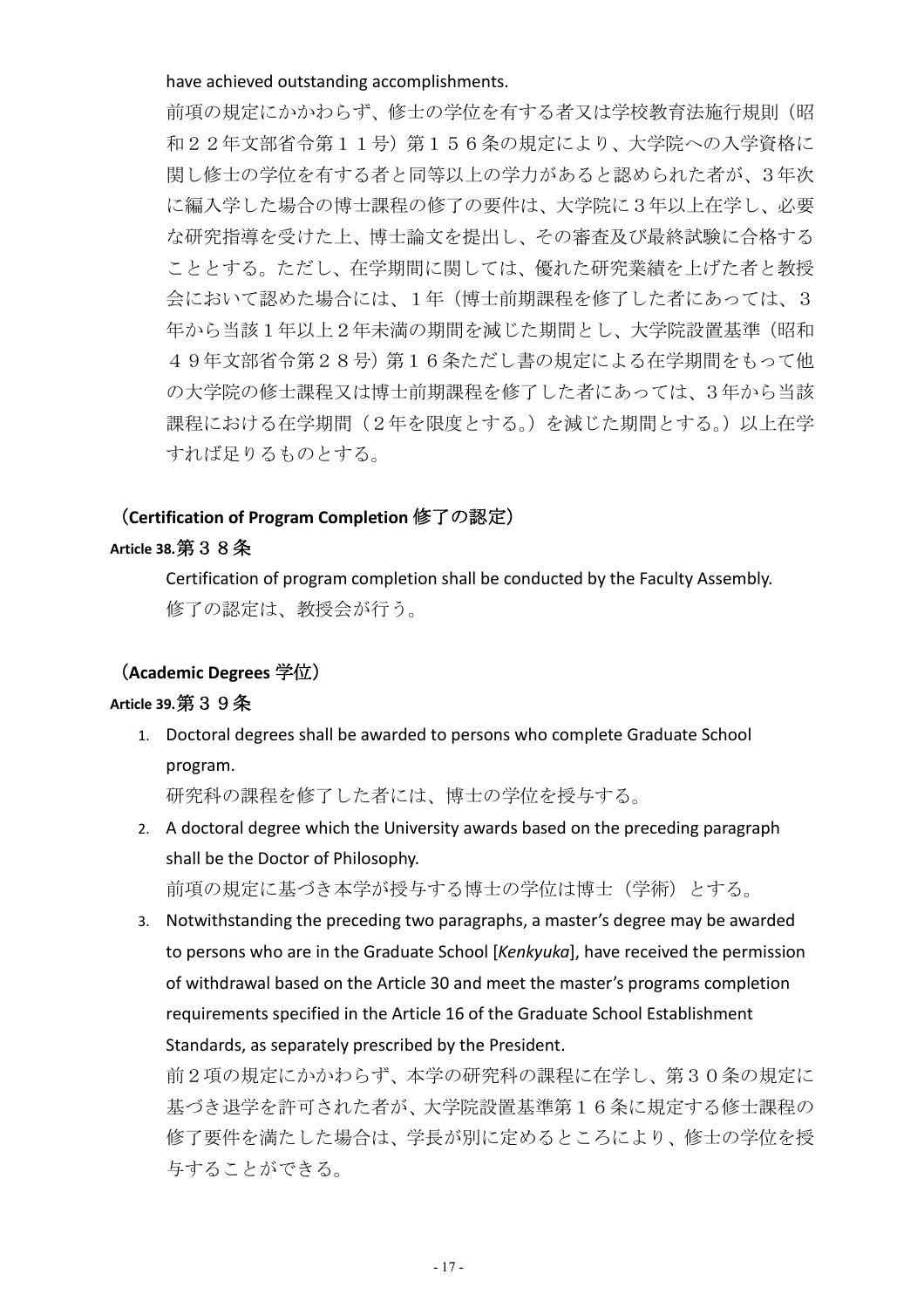4. The necessary matters concerning academic degrees shall be prescribed separately. 学位に関し必要な事項は、別に定める。

# (Time of Program Completion 修了の時期) Article 40. 第40条

- 1. The time of program completion shall be at the end of an academic year. 修了の時期は、学年の終りとする。
- 2. Notwithstanding the provisions of the preceding paragraph, programs may be completed during an academic year when deemed necessary by the President. 前項の規定にかかわらず、学長が必要と認めた場合は、学年の途中において修 了させることができる。

#### **SECTION 10. APPRAISALS, SANCTIONS AND DEREGISTRATION**

#### 第10節 表彰、懲戒及び除籍

# (Appraisals 表彰)

# Article 41. 第 4 1 条

The President shall give awards to the students who have conducted acts that merit awards, following deliberations of the Faculty Assembly.

学生として表彰に値する行為があった者は、教授会の議を経て学長が表彰する。

# (Sanctions 懲戒)

# Article 42. 第4 $2$   $4$

- 1. The President may impose sanctions upon a student, following deliberations by the Faculty Assembly, when he / she violates University regulations or conspicuously obstructs the education and research activities of the University. 学長は、本学の規則に違反し又は本学の教育研究活動を著しく阻害する行為を 行った者があるときは、教授会の議を経て、懲戒することができる。
- 2. The sanctions specified in the preceding paragraph shall be expulsion, suspension, and reprimands.

前項に規定する懲戒は、退学、停学及び訓告とする。

3. The necessary items concerning sanctions of students shall be prescribed separately. 学生の懲戒に関し必要な事項は、別に定める。

# (Deregistration 除籍)

### Article 43. 第43条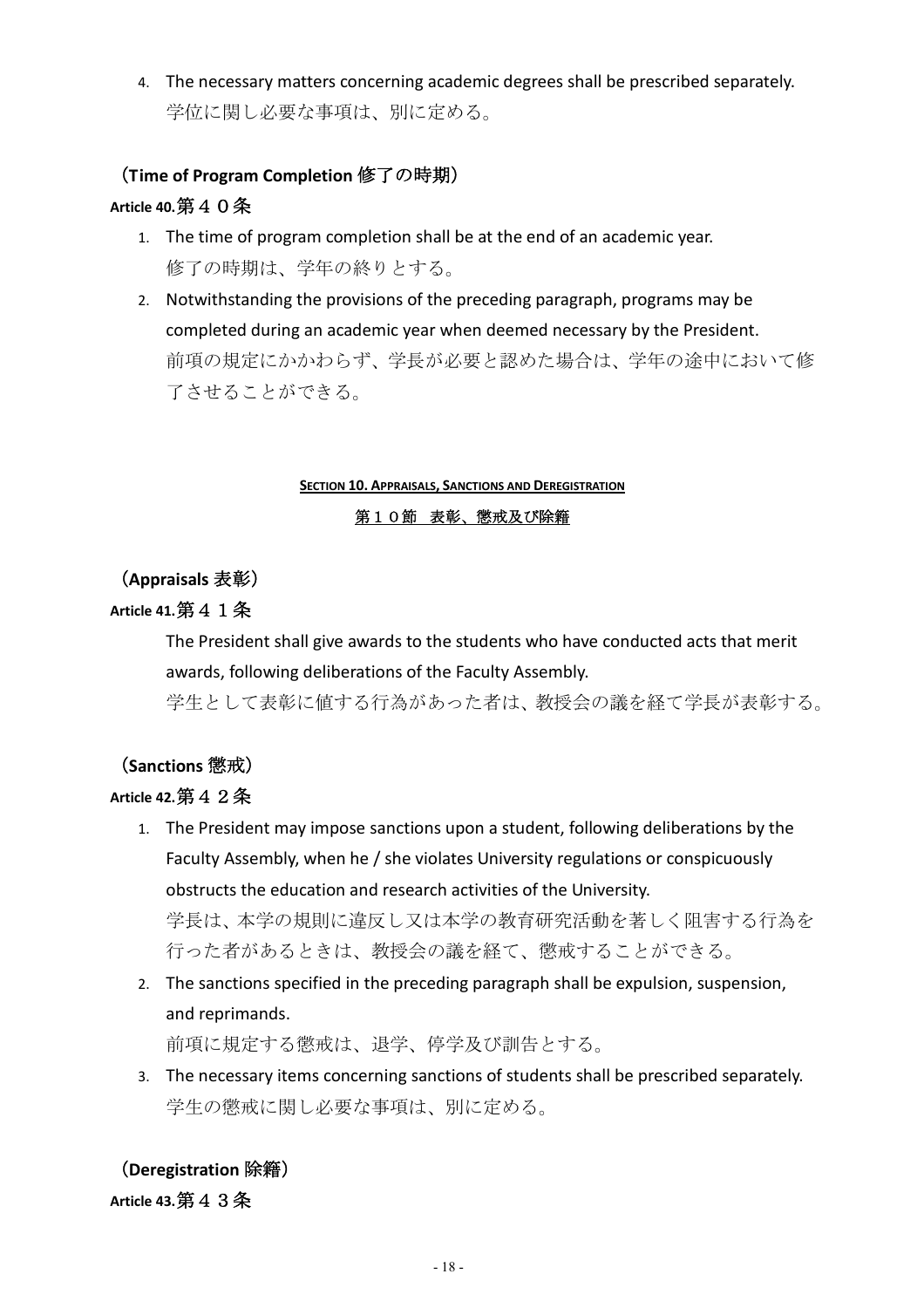Persons who fall under any of the following items shall be deregistered:

次の各号のいずれかに該当する者は、除籍する。

- (1) students whose enrollment periods have exceeded the maximum enrollment periods specified in Article 16; 在学期間が第16条に規定する在学年限を超えた者
- (2) students whose leave of absence periods have exceeded the periods specified in Article 28, Paragraph (4); 休学期間が第28条第4項に規定する期間を超えた者

# SECTION 11. APPLICATION FEES, ADMISSIONS FEES, AND TUITION FEES 第11節 検定料、入学料及び授業料等

(Amounts, payment, and other treatments of Application Fees, Admission Fees, and Tuition Fees 検定料、入学料及び授業料の額並びに納付等)

# Article 44. 第 4 4 条

The amounts, payment, and other treatments of application fees, admission fees, and tuition fees shall be separately prescribed by the President.

検定料、入学料及び授業料の額並びに納付等については、学長が別に定める。

# **CHAPTER III. SPECIAL STUDENTS (NON-DEGREE-SEEKING STUDENTS AND AUDITORS)** 第3章 非正規学生

# (Special Students (Non-Degree-Seeking Students and Auditors) 非正規学生) Article 45. 第4 $5$   $4$

- 1. Persons other than students of the University who desire to take one or more Graduate School courses as electives may be admitted and awarded credits, following selection by the Faculty Assembly, provided this poses no obstacles to the education and research activities of the Graduate School [Kenkyuka]. 本学の学生以外の者で研究科の授業科目中1科目又は複数科目を選択し履修 しようとする者がある場合は、研究科の教育研究に支障がないと認めるときに 限り、教授会の選考の上、入学を許可し、単位を与えることができる。
- 2. When recognized as beneficial from an educational standpoint, based on agreements with other Graduate Schools [Daigakuin], students enrolled at the concerned other Graduate Schools [Daigakuin] may be admitted and take courses at the Graduate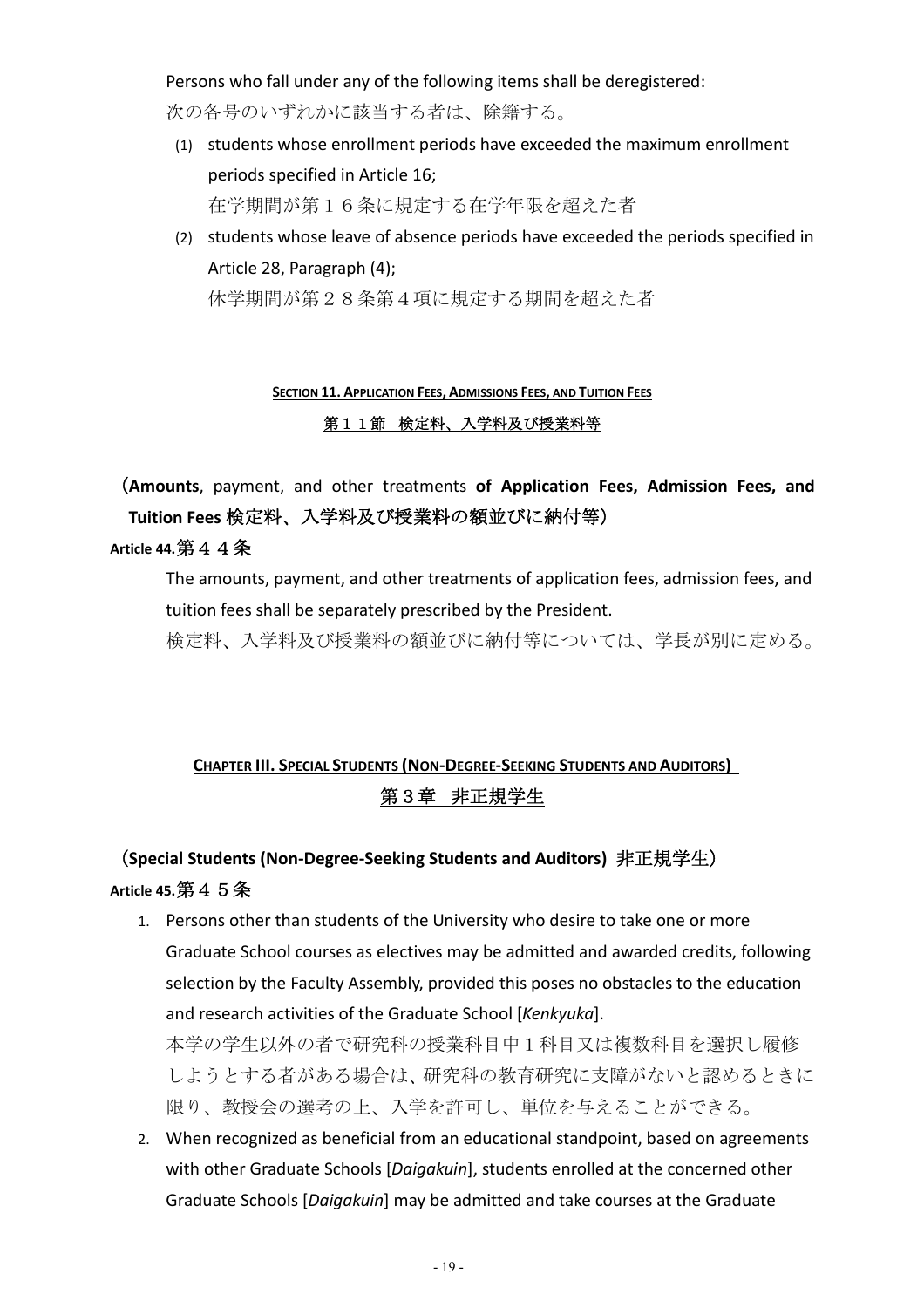School [Kenkyuka] or receive research guidance in the Graduate School [Kenkyuka]. 教育上有益と認めるときは、他の大学院との協議に基づき、当該他の大学院に 在学中の者の入学を許可し、研究科の授業科目を履修させ、若しくは研究指導 を受けさせることができる。

- 3. In addition to persons specified in the preceding paragraph, persons who wish to conduct research on specific matters at the Graduate School [Kenkyuka] may be admitted, following selection by the Faculty Assembly, provided this poses no obstacles to the education and research of the Graduate School [Kenkyuka]. 前項に定めるものの他、研究科において特定事項について研究しようとする者 がある場合は、研究科の教育研究に支障のないときに限り、教授会の選考の上、 入学を許可することがある。
- 4. The necessary items concerning Special Students (Non-Degree-Seeking Students and Auditors) as above shall be prescribed separately. 非正規学生に関し必要な事項は、別に定める。

# **CHAPTER IV. HOUSING FACILITIES FOR STUDENTS**

### 第4章 学生宿舎

#### (Housing facilities for students 学生宿舎)

#### Article 46. 第46条

- 1. The University shall offer housing facilities to students. 本学に、学生宿舎を置く。
- 2. The necessary items concerning housing facilities for students shall be prescribed separately.

学生宿舎に関し必要な事項は、別に定める。

# **CHAPTER V. EXTENSION COURSES** 第5章 公開講座

#### (Extension Courses 公開講座)

#### Article 47. 第47条

1. The University may establish extension courses to enhance the education of working adults and contribute to the development of culture.

本学に、社会人の教養を高め、文化の向上に資するため、公開講座を開設する ことができる。